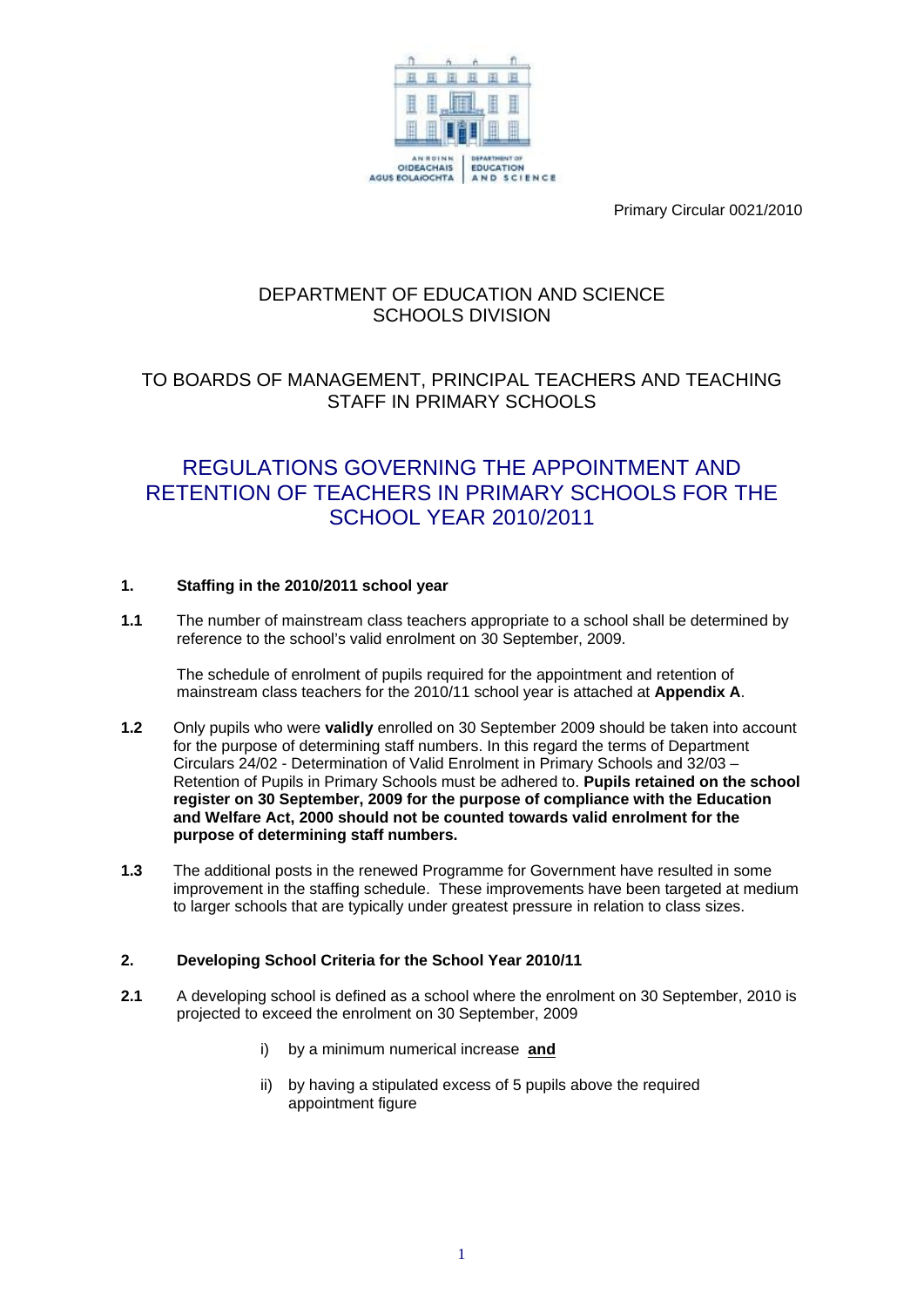For primary schools with a Staffing of Principal plus 7 Mainstream Class Teachers or greater the minimum numerical increase referred to at i) above is 25 pupils.

For primary schools with a Staffing of Principal plus 6 Mainstream Class Teachers or fewer, the minimum numerical increase referred to at i) above is 15 pupils. An average class size in excess of 28 pupils must also apply to schools seeking a post under this criterion (see exceptions at 2.2 below).

Schools must qualify under both criteria at i) & ii) above and in the case of such schools, an additional permanent post(s) may be sanctioned provisionally pending the confirmation of the valid enrolment on 30 September, 2010. The staffing will be adjusted in the light of the actual valid enrolments on 30 September, 2010.

#### **2.2** Two exceptions exist:

1) School seeking the appointment of the 2nd mainstream class teacher. In such instances, schools projecting a minimum numerical increase on 30 September, 2010 of 15 pupils on 30 September, 2009 enrolment, are not required to meet either the stipulated excess number of 5 pupils on the appointment figure or the stipulated average class size. The minimum projected enrolment of 49 pupils must be achieved to secure a 2nd mainstream class teacher.

2) Schools seeking the appointment of more than one developing school post. In such instances, schools must meet the requirement of minimum numerical increase and the stipulated excess number of 5 pupils on the appointment figure for the first developing school post. In the case of each post sought thereafter the stipulated excess number of 5 pupils on the appointment figure must be met.

#### **Application(s) for an additional post(s) under developing school criteria must be submitted to the Primary Allocations Section on or before 7 October, 2010.**

#### **3. Appointment of the 1st Mainstream Teacher in new schools**

The enrolment required for the 2010/11 school year for the appointment of a Principal and 1 mainstream class teacher to a school opening in September, 2010 is 20 pupils. This enrolment must be achieved by 30 September, 2010.

# **4. Appointment of Administrative Principals**

- **4.1** The following criteria apply for the appointment of an administrative principal in the 2010/11 school year:
	- a) The enrolment figure for the appointment and retention of administrative principals in ordinary/Gaeltacht schools is 178 pupils and in Gaelscoileanna is 158 pupils. On the appointment of the 7th mainstream class teacher the Principal becomes an Administrative Principal and no consequential additional teaching post is warranted.

#### OR

b) Principal teachers in ordinary/Gaeltacht primary schools with an enrolment of fewer than 178 pupils or in Gaelscoileanna with an enrolment of fewer than 158 pupils, but with a staffing of Principal plus nine or more teachers, when all ex-quota posts are counted, may be appointed as Administrative Principals. In such instances, a permanent mainstream class teacher may be appointed to replace the Principal.

#### OR

c) Where a school has a staffing of Principal plus four or five mainstream class teachers and also has a specialist autism unit established under the approval of the National Council for Special Education, the Principal will be appointed on an administrative basis. In such instance, a permanent mainstream class teacher may be appointed to replace the Principal. Please note that while a specialist autism unit consists of 2-3 classes, the enrolment of the first pupil allows for the appointment of the replacement teacher and for the appointment of the Principal to administrative status.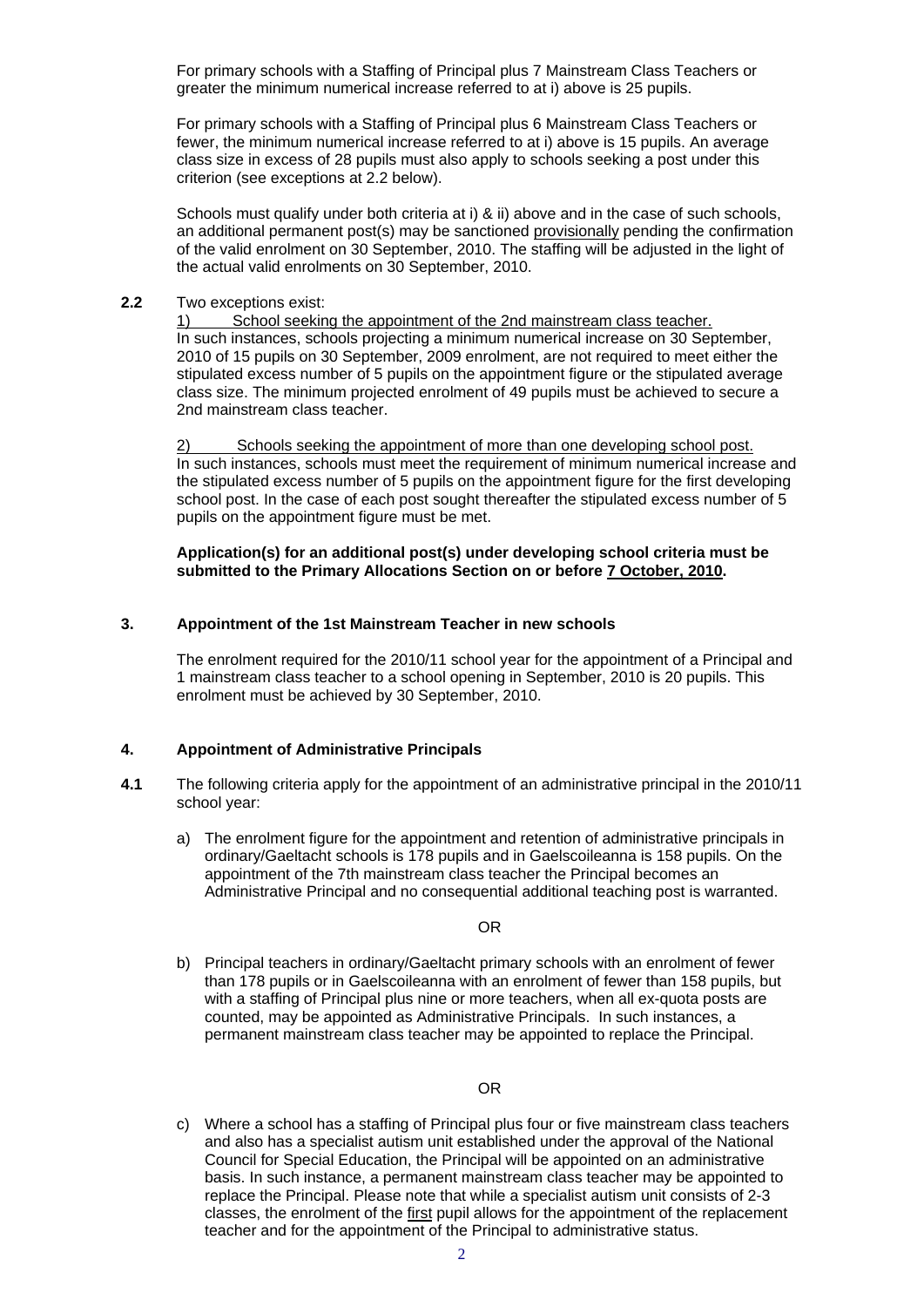#### **4.2 Allocation of Administrative Principals under DEIS**

Schools which qualified for the Urban Strand (Band 1 and 2) of the School Support Programme (SSP) under DEIS are entitled to the allocation of administrative principals on lower enrolment and staffing figures than apply in primary schools generally, under the following terms:

• The enrolment figure for the appointment and retention of administrative principals in Band 1 and Band 2 primary schools is 145 pupils and in SSP Gaelscoileanna is 125 pupils (Principal plus 5 mainstream teachers). This will facilitate the principal becoming an administrative principal. In such instances, a permanent mainstream class teacher may be appointed to replace the principal

 $\alpha$ r

• Principal teachers in Band 1 and Band 2 primary schools with an enrolment of fewer than 145 pupils or in SSP Gaelscoileanna with an enrolment of fewer than 125, but with a staffing of principal plus seven or more teachers, when all ex-quota posts are counted, may be appointed as administrative principals. In such instances, a permanent mainstream class teacher may be appointed to replace the principal.

Any queries relating to the appointment of an administrative principal under DEIS should be made to the Social Inclusion Unit of the Department at 090 648 3773 or 090 648 3774.

# **5. Appointment of Administrative Deputy Principals**

The following criteria will apply for the appointment of an Administrative Deputy Principal in the 2010/11 school year:

• Deputy Principals in schools with 24 or more mainstream class teachers (including Developing School Posts) may be appointed as Administrative (non-teaching) Deputy Principals. The following posts allocated under Social Inclusion measures may also be included when counting the 24 posts required for Administrative Deputy Principal status, Disadvantaged Concessionary, Breaking the Cycle, Giving Children an Even Break and SSP Band 1(Urban) posts. In such instances, a permanent mainstream class teacher may be appointed to replace the Deputy Principal. In the event that the appointment as administrative deputy principal is dependant on the confirmation of a developing school post, the appointment of administrative deputy principal and the replacement teacher should be done on a provisional basis pending confirmation of the developing school post.

#### OR

• Deputy Principals in mainstream schools that, in addition to ordinary mainstream class teachers, also have five or more special classes for children with more complex low incidence special needs may be appointed as Administrative (nonteaching) Deputy Principals. In such instances, a permanent mainstream class teacher may be appointed to replace the Deputy Principal.

# **6. Island schools**

In the event that a reduction in the pupil numbers of an island school will result in the loss of the second teaching post in the school, the second teacher may be retained, subject to:

- the total number of pupils in the school being 8 or above and
- the school being the only primary school remaining on the island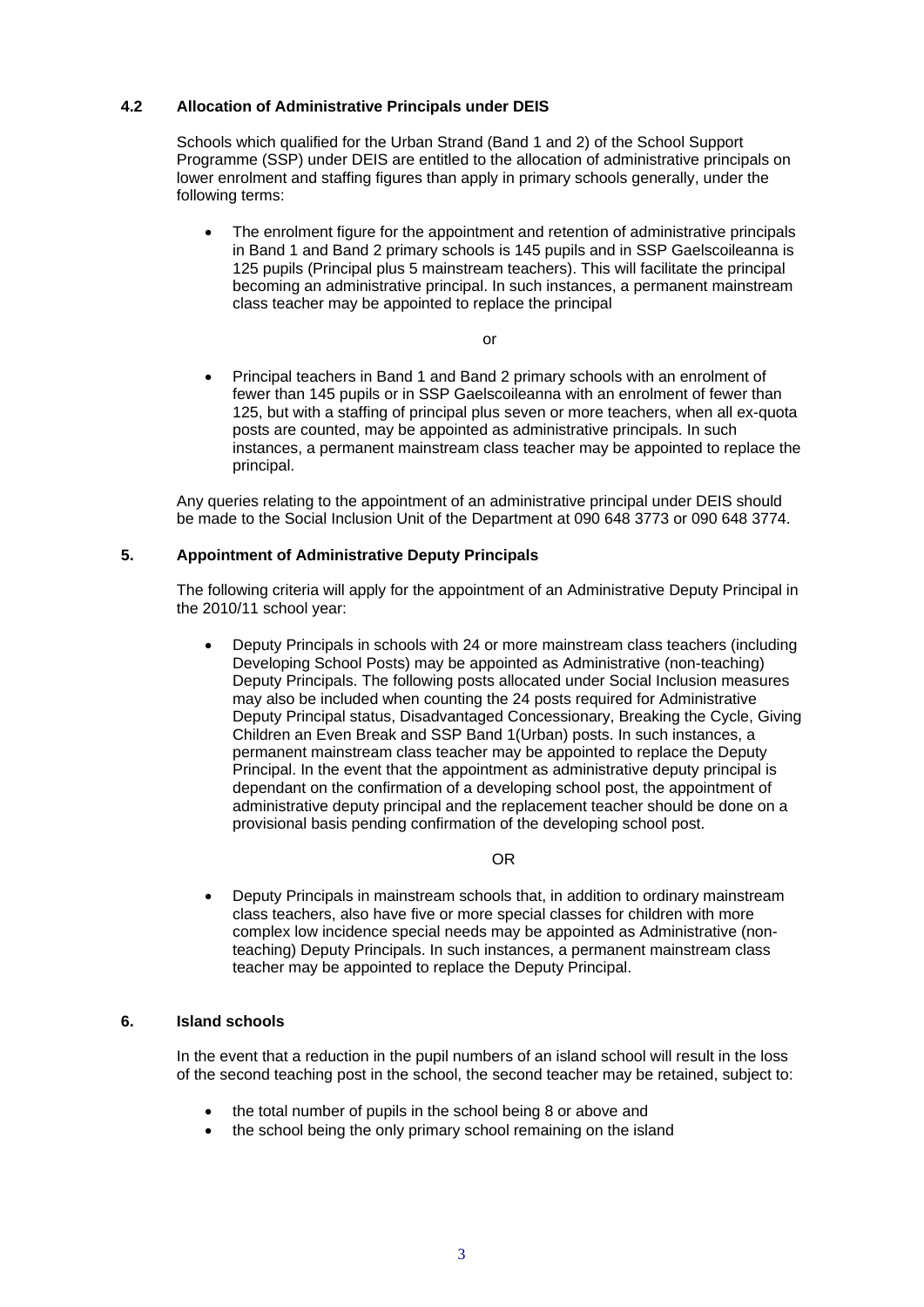#### **7. Panel Arrangements**

- **7.1** Redeployment Panels exist for teachers employed in schools which are under the patronage of the following:
	- The Catholic Church *panels are compiled on a diocesan basis. Accordingly, each diocese operates its own panel and panel offers to teachers will be made by schools within the geographical area of the diocese.*
	- The Church of Ireland, Methodist Church in Ireland and Presbyterian Church or under joint patronage - *panels are compiled on a diocesan or united diocesan basis. Accordingly, each diocese operates its own panel and panel offers to teachers will be made from schools within the geographical area of the diocese or united diocese*.
	- Educate Together: *multi-denominational panels are operated by Educate Together on a national basis.*
	- Religious: *panels operated by each Religious Order for teachers who are members of Religious Orders*.

#### Special National Panel:

The Special National panel operates for certain teachers teaching in special schools, special classes or as resource teachers for children with low-incidence special needs in primary schools who hold conditional registration (restricted recognition) from the Teaching Council. LSRT Allocations Section of the Department operates the panel on a national basis.

**7.2** *Please note revised redeployment panel arrangements agreed under the Teachers Conciliation Council process and introduced for the 2009/10 school year. The revisions attempt to improve the effectiveness of the operation of the panels and seek to introduce a greater level of transparency and sharing of information.* 

*The revised procedures are set out on the Department website, together with the existing redeployment panel arrangements booklet Panel Rights for Teachers (updated version – May 2005) at [www.education.gov.ie](http://www.education.gov.ie/). The revised procedures are set out on the basis of the operation of the Catholic Diocesan panels but will apply in a similar manner to all redeployment panels (Church of Ireland, Educate Together and Special National Panel).* 

*The revised procedures require schools to notify any vacancies to their Diocesan Education Secretary/Panel operator within defined timeframes. The revised procedures also outline the consequences for those schools that fail to adhere to this requirement, i.e., appointment of Panel Officer – see below.* 

# *7.3 Difficulties with operation of redeployment panel*

*The revision to the existing procedures also includes a facility whereby in the event of difficulties arising, the Patron/Diocesan Education Secretary can ask the Department to appoint a Panel Officer. The Panel Officer will be empowered to consult with any parties that he/she considers it appropriate to consult with and will consider any submissions that*  any interested party may wish to make. The Panel Officer having considered the matter will *give a report of his/her consideration of the matter and conclusions in relation to the resolution of any difficulties. The report, conclusions and determination of the Panel Officer will be communicated to the Patron and is binding on all parties.*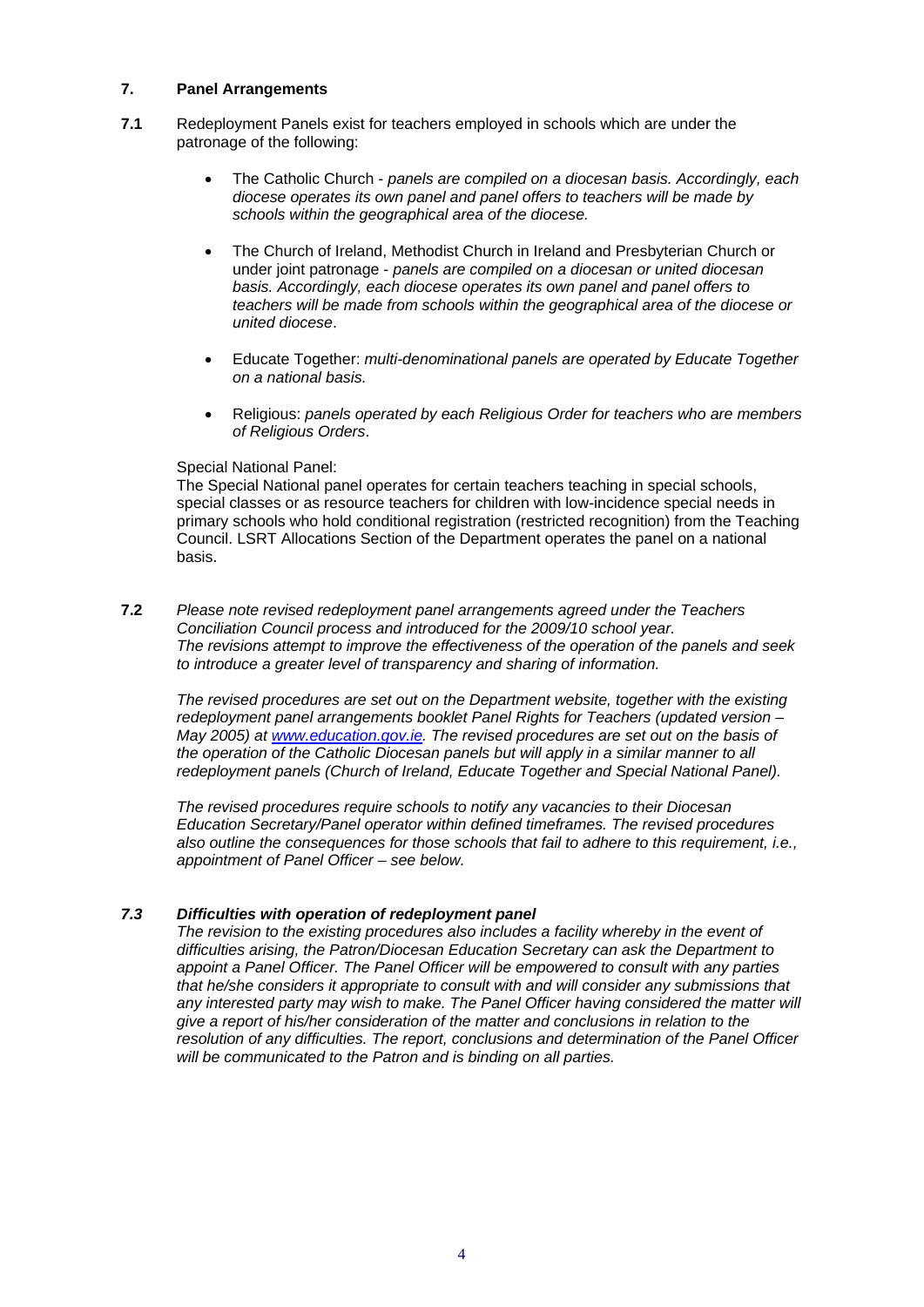# **7.4 Key Actions and dates for the operation of the redeployment panels**

The revised procedures set out agreed timeframes that will help improve the operation of the redeployment panels. The actions and dates for the 2010/11 staffing schedule are as follows:

| <b>Key action</b>                                                                                                                                                                                                                                                                                                                                                                                                           | Date for<br>action<br>be<br>to<br>completed                                       |
|-----------------------------------------------------------------------------------------------------------------------------------------------------------------------------------------------------------------------------------------------------------------------------------------------------------------------------------------------------------------------------------------------------------------------------|-----------------------------------------------------------------------------------|
| Publish staffing schedule on Department of Education &<br>Science website                                                                                                                                                                                                                                                                                                                                                   | 2 March 2010                                                                      |
| Obligation on schools to notify their Diocesan Education<br>Secretary of any impending vacancy as a consequence of (a)<br>the staffing schedule or (b) any other reason known at this<br>stage such as retirement, etc.                                                                                                                                                                                                     | <b>Week commencing</b><br><b>15 March 2010</b>                                    |
| Department of Education & Science forwards panel list to<br>Patron/Diocesan Education Secretary                                                                                                                                                                                                                                                                                                                             | <b>Week commencing</b><br><b>22 March 2010</b>                                    |
| Patron/Diocesan Education Secretary circulates:<br>(a) the list of teachers on the panel to all schools with known<br>vacancies and (b) the list of schools with vacancies to the<br>teachers on the panel.<br>The Diocesan Education Secretary may use its management<br>body website to communicate vacancies/panel information<br>but this should not include the publication of teachers' names<br>or personal details. | 3 days after receipt of<br>panel list from Department<br>of Education and Science |
| The Department of Education & Science may publish &<br>update this information on its website.                                                                                                                                                                                                                                                                                                                              |                                                                                   |
| 3 week timeframe for schools with vacancies to interact with<br>teachers on the panel, exclusive of Easter vacation period.<br>At the end of the above 3 week period, or at any later date,                                                                                                                                                                                                                                 | Friday 23 April 2010                                                              |
| the Diocesan Education Secretary may request the<br>Department to appoint a Panel Officer to deal with a panel<br>blockage.                                                                                                                                                                                                                                                                                                 |                                                                                   |

- *7.5.1 The teacher's contact address is given on the panel form. This is the address which*  will be used for making contact with a teacher on the panel. A teacher on a panel *must be contactable at that address until s/he has been offered and accepted a post. In the event that s/he has not obtained a post and is not contactable at the address her/his name will be removed from the panel list and salary, if applicable, will be withdrawn with effect from the start of the 2010/11 school year.*
- *7.5.2 A Board of Management must notify the appropriate operator of the panel, (i.e., Diocesan Office/ Educate Together /Religious Order) and the Primary /LSRT Allocation Sections of the Department immediately a panel teacher has accepted a post in it's school. Failure to notify the panel operator will hinder the efficient operation of the panel system and cause unnecessary difficulties for other Boards of Management. Failure to notify the Allocation Section may cause difficulties for the teacher in relation to processing of salary payment.*
- *7.5.3* Boards of Management that are unable to fill vacancies from the panel can only proceed to fill vacancies by open competition following approval from the Department.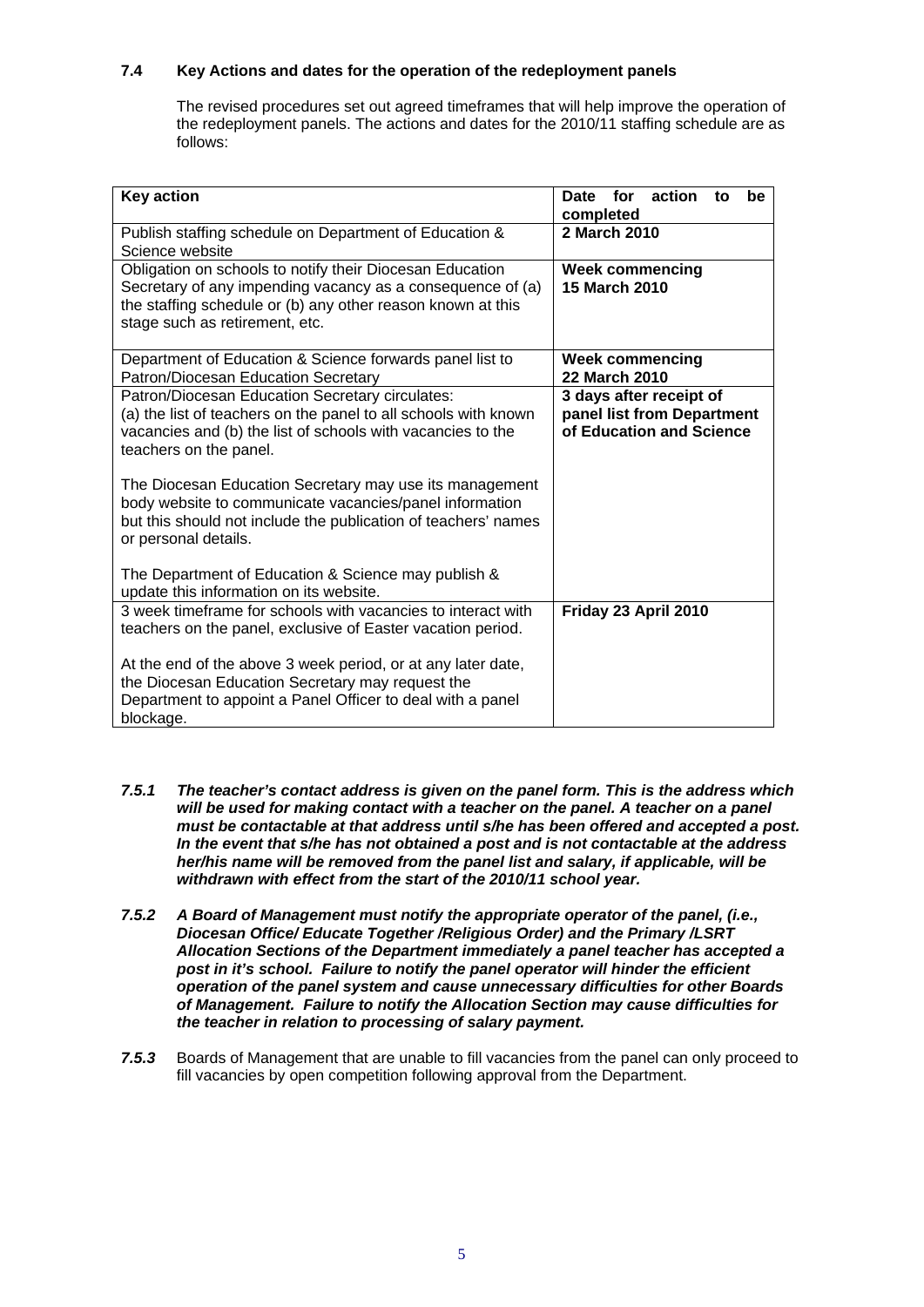#### **8**. **Schools with vacancies.**

- **8.1** A Board of Management seeking to fill a permanent vacancy for the 2010/11 school year is obliged in the first instance under the terms of Section 6 of Circular 0082/2007 to consider it's obligations to any fixed term teacher in the school who qualifies for a contract of indefinite duration. If no teacher qualifies for a CID the board is obliged to offer the post to a teacher on the panel.
- **8.2** Boards of Management with vacancies to fill and teachers whose names are placed on panels for redeployment should read carefully the Revised Procedures for operation of Redeployment Panels (January, 2009) and the booklet "Panel Rights for Teachers" (updated version May 2005). Details of the manner in which teachers may be appointed from the panels are also contained in the booklet "Appointment of Principals, Permanent and Temporary Teachers (April, 2002)". Both booklets and revised procedures are available on the Department website [www.education.ie](http://www.education.ie/) under Education Personnel/ Primary/Appointment Redeployment.

With the exception of CID obligations, there are no circumstances under which a Board of Management may fill a permanent vacancy arising in September, 2010 where there are teachers remaining on the relevant panel for redeployment other than through the panel. In particular a Board of Management cannot fill a permanent vacancy by the appointment of a teacher to a temporary/fixed term contract in September, 2010 while teachers remain on the relevant panel for redeployment.

**8.3 Boards of Management will not be allowed to advertise permanent positions for the current school year, 2009/10, after 1 May, 2010.** If a vacancy arises after that date and the board has no CID obligation, it should be filled in a temporary/fixed term capacity until the end of the school year and the permanent position should be filled for the 2010/11 school year on the basis outlined in paragraph 8.1above.

#### **9. Employment of Qualified Teachers**

Boards of Management are obliged to recruit and employ fully qualified primary teachers for any vacancy in the school, regardless of the duration of the vacancy. It should be noted that a post-primary qualified teacher is not fully qualified for the purposes of appointment as a primary teacher.

In the event that no suitable qualified teacher applies for a post the Board must outline to the Department the efforts made to secure a qualified teacher and the circumstances that necessitated the appointment of a person who is not qualified as a primary school teacher pending the appointment of a qualified primary school teacher.

The procedures for the appointment of teachers as outlined in Appendix D of the Constitution of Boards & Rules of Procedures for Boards of Management of National Schools, November, 2007 and those of circular 62/2008, Web based Advertising of Teaching Posts, must be adhered to at all times.

#### **10. Appeal Board for Mainstream Staffing**

- **10.1** The Appeal Board, which operates independently of the Minister and the Department, will review appeals on the mainstream teaching allocation to schools for the 2010/11 school year.
- **10.2** It is proposed that the first meeting of the Staffing Appeal Board to deal with appeals for the 2010/11 school year will be held in May, 2010. Further meetings will be held in June and October, 2010.

The closing dates for receipt of staffing appeals are 23 April 2010, 11 June 2010, and 15 October, 2010. These closing dates will also be posted on the Departments' website. **Please note that closing dates will be strictly adhered to and accordingly, appeals received after a particular closing date will not be considered by the Board at that session.**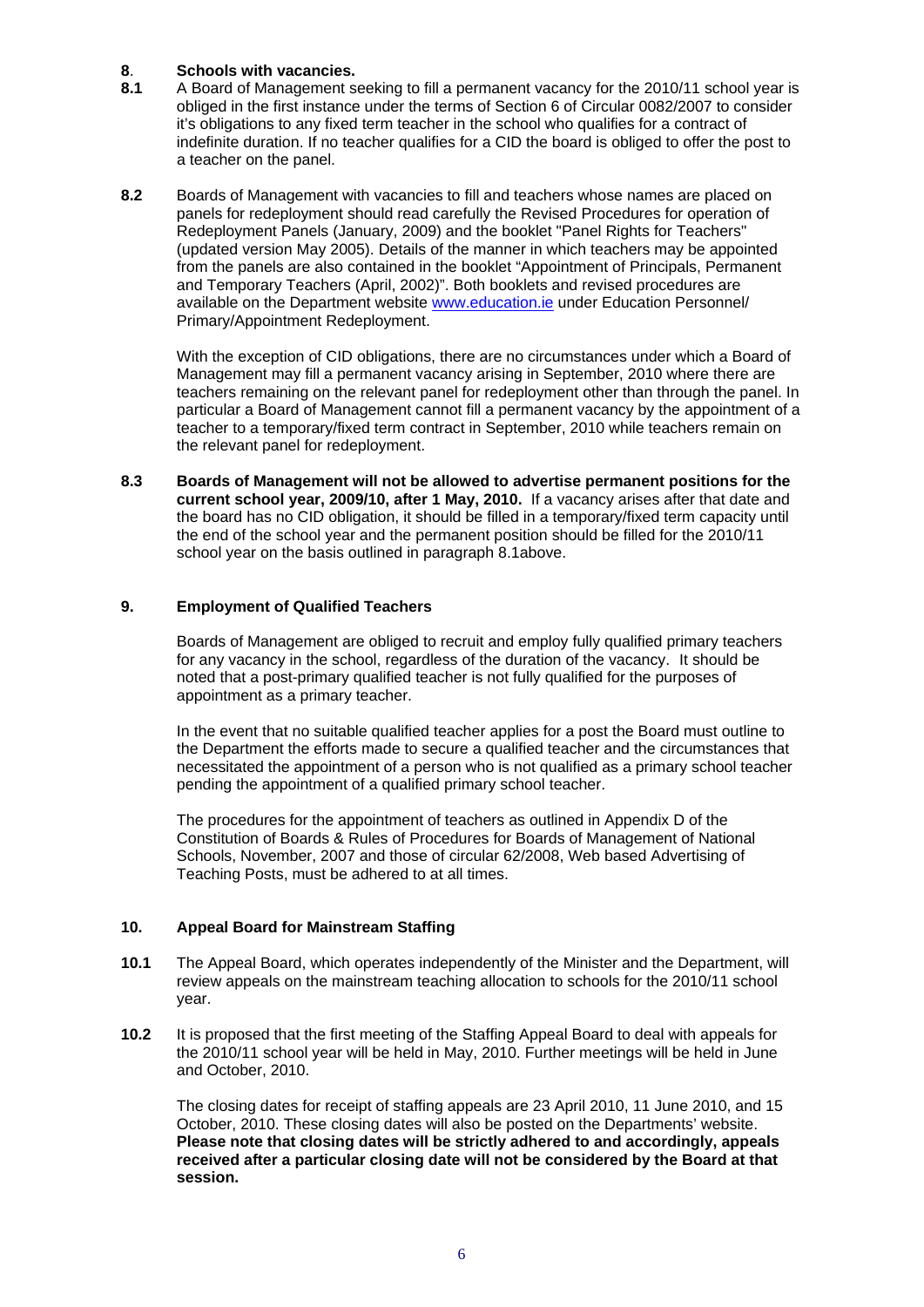Appeals must be submitted to Primary Allocations Section, Schools Division, Department of Education and Science, Athlone, on the standard application form, clearly stating the criterion under which the appeal is being made. Please mark the envelope "Staffing Appeal".

The standard application form is available on the Department website at [www.education.ie](http://www.education.ie/) under Education Personnel/Primary/Circulars and Information Booklets.

- **10.3** The Appeal Board may determine that a departure from the staffing schedule is necessary in the circumstances outlined at (a) to (c) below
	- (a) Where a departure from the staffing schedule is warranted to meet exceptional accommodation difficulties such as schools operating on a split site for a period following amalgamation or prior to the provision of a permanent building.
	- (b) Where the Appeal Board is satisfied, on the basis of verifiable evidence, that the required pupil numbers were enrolled in September \* or October 2009, but due to circumstances outside the control of the school were not enrolled on the 30th September, 2009. However, for staffing purposes, a pupil can be included in the enrolment of only one school in any school year. \*\*
	- (c) Where the Appeal Board considers that in relation to the granting of a post under the developing school criterion the projected pupil numbers required to retain the post were enrolled or are likely to be enrolled by December, 2010, but due to circumstances outside the control of the school, were not enrolled as expected on 30 September, 2010. A post allocated by the Appeal Board under this criterion will be sanctioned on a provisional basis subject to confirmation of the required enrolment being achieved before 31 December, 2010. As with (b) above, for staffing purposes, a pupil can be included in the enrolment of just one school in any school year. \*\*

\* A pupil who leaves the school before 30 September and does not return to the school in the school year will not be eligible for consideration under this criterion.

\*\* In the event that the school in which the pupil was enrolled on 30 September can verify that the pupil did not need to be counted for the appointment or retention of a teacher in that school, the Appeal Board will consider allowing the pupil to be counted as part of the enrolment for staffing purposes in the school to which s/he has transferred.

#### **English as an Additional Language**

The Staffing Appeals Process also provides for an appeal mechanism for Meeting the needs of pupils learning English as an Additional Language (EAL).

Primary schools where at least 25% of their total enrolment is made up of pupils that require EAL support (pupils with less than B1 (Level 3) proficiency) can lodge an appeal to the Primary Staffing Appeal Board for a review of their proposed allocation for 2009/10 under the rules for EAL support as set out in Circular 0015/2009.

The relevant criterion is

• Where the Appeal Board is satisfied that having considered the circumstances outlined by the school and having regard to the high number of pupils requiring EAL support, additional post(s) may be approved to support the educational needs of such pupils

# **10.4 A Board of Management may appeal only once in a particular case.**

The Appeal Board's adjudication will be regarded as a final determination in relation to the post(s) and no further appeal in respect of the 2010/2011 school year shall be considered.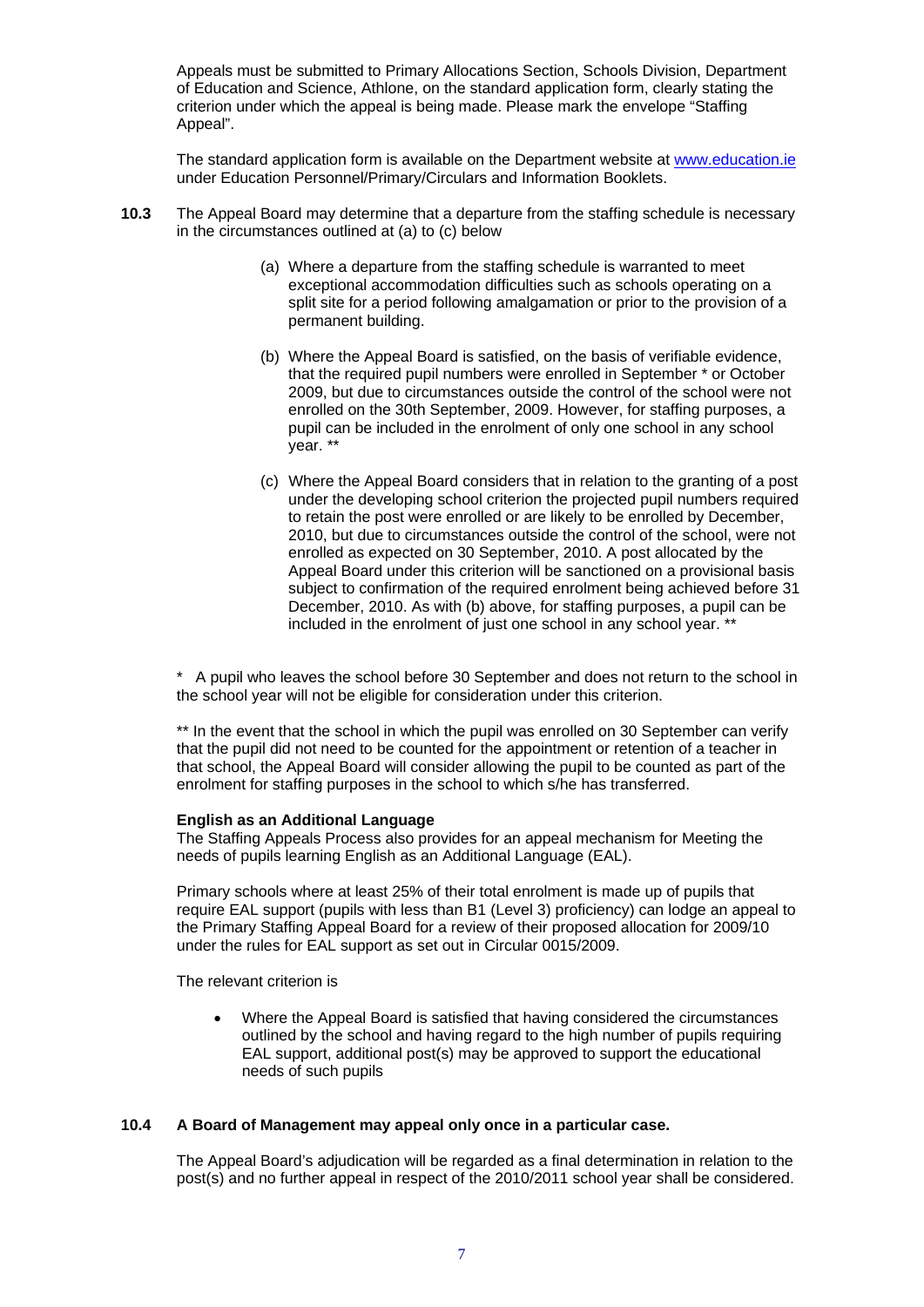#### **11. Class sizes**

The staffing schedule is structured to ensure that, on average, one mainstream classroom teacher is allocated to schools for every 28 pupils. Improvements to the staffing schedule arising from the additional posts in the renewed Programme for Government mean that one mainstream classroom teacher is allocated, on average, for every 27 pupils in medium to larger schools as these schools are typically under greatest pressure in relation to class sizes.

Posts allocated on the basis of the staffing schedule are specifically for mainstream classes and should be deployed accordingly. School authorities are requested to ensure that the number of pupils in any class is kept as low as possible, taking all relevant contextual factors into account (e.g. classroom accommodation, fluctuating enrolment etc.). In particular, school authorities should ensure, as far as possible, that there is an equitable distribution of pupils in mainstream classes and that the differential between the largest and smallest classes is kept to a minimum.

The Department's Inspectorate will monitor the deployment of staff and class sizes and, where necessary, discuss with school authorities the basis on which school policy decisions in this regard have been made, and report to the Department, where appropriate.

#### **12. Posts of Responsibility**

The Post of Responsibility Schedule is attached at **Appendix B** for the information of schools.

Appointments to Principal and Deputy Principal in schools can continue to be filled in the normal way.

The Government decision on the moratorium on promotions in the Public Service means that with effect from 27 March 2009 schools may no longer make any appointment to other posts of responsibility.

The Government decision provides for an exception to the above rule in respect of the filling of the first allocation of posts of responsibility in new schools. The Department will be in direct communication with new schools in relation to their entitlement to fill their first allocation of posts of responsibility.

The Department circular and guidance on the moratorium is available at [www.education.ie.](http://www.education.ie/)

This Circular may also be accessed on the Department of Education & Science website at [www.education.ie](http://www.education.ie/) under Education Personnel/ Primary/ Circulars and Information Booklets/Staffing Schedule/Allocation of Mainstream Teaching Posts.

Please note that queries in relation to teaching post allocations and re-deployment panels may be E-Mailed to <mailto:PrimaryAllocations@education.gov.ie>

Hubert Loftus Principal Officer. **March, 2010**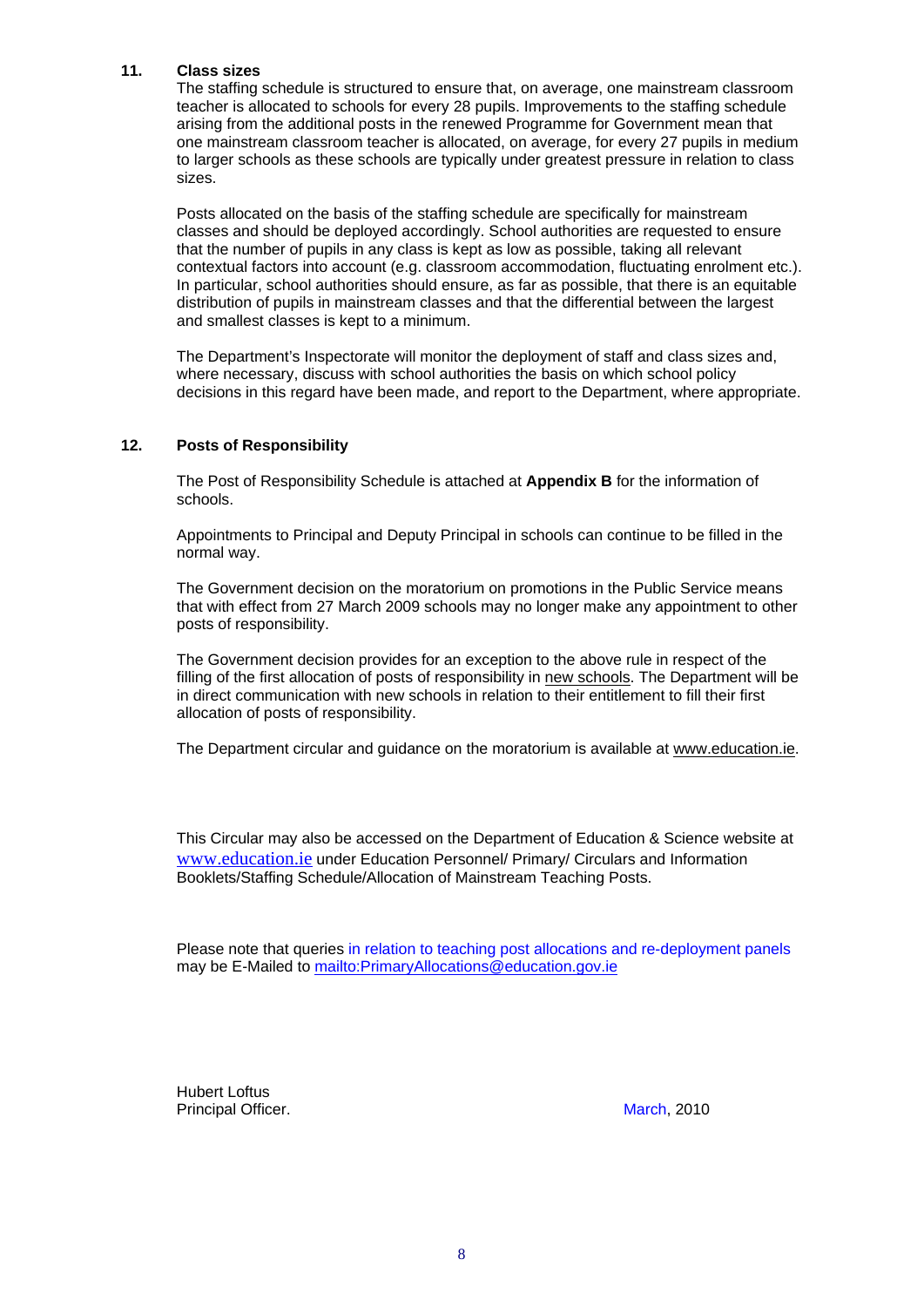# **Appendix A**

**Schedule of Enrolment of Pupils Governing the Appointment and Retention of Mainstream Class Teachers in National Schools for the 2010/2011 school year**  (The figures required for these purposes are enrolments on  $30<sup>th</sup>$  September 2009)

| STAFFING SCHEDULE 2010-2011   |                         |            |                          |            |                |            |  |  |
|-------------------------------|-------------------------|------------|--------------------------|------------|----------------|------------|--|--|
| MCTs* in<br>addition          |                         |            |                          |            |                |            |  |  |
| to                            | <b>Ordinary Schools</b> |            | <b>Gaeltacht Schools</b> |            | Gaelscoileanna |            |  |  |
| Principal                     | Appointment             | Retention  | Appointment Retention    |            | Appointment    | Retention  |  |  |
|                               |                         |            |                          |            |                |            |  |  |
| 1                             | 12                      | 12         | 12                       | 12         | 12             | 12         |  |  |
| $\overline{2}$                | 49                      | 49         | 49                       | 49         | 49             | 49         |  |  |
| 3                             | 81                      | 81         | 81                       | 76         | 77             | 76         |  |  |
| 4                             | 115                     | 115        | 115                      | 96         | 98             | 96         |  |  |
| 5                             | 145                     | 145        | 145                      | 122        | 125            | 122        |  |  |
| $\,$ 6 $\,$<br>$\overline{7}$ | 173                     | 173        | 173                      | 153        | 153            | 153        |  |  |
| 8                             | 178<br>205              | 178<br>205 | 178<br>205               | 158<br>193 | 158<br>193     | 158<br>193 |  |  |
| 9                             | 232                     | 232        | 232                      | 229        | 229            | 229        |  |  |
| 10                            | 259                     | 259        | 259                      | 257        | 259            | 257        |  |  |
| 11                            | 286                     | 286        | 286                      | 286        | 286            | 286        |  |  |
| 12                            | 313                     | 313        | 313                      | 313        | 313            | 313        |  |  |
| 13                            | 340                     | 340        | 340                      | 340        | 340            | 340        |  |  |
| 14                            | 367                     | 367        | 367                      | 367        | 367            | 367        |  |  |
| 15                            | 394                     | 394        | 394                      | 394        | 394            | 394        |  |  |
| 16                            | 421                     | 421        | 421                      | 421        | 421            | 421        |  |  |
| 17                            | 459                     | 459        | 459                      | 459        | 459            | 459        |  |  |
| 18                            | 487                     | 487        | 487                      | 487        | 487            | 487        |  |  |
| 19                            | 515                     | 515        | 515                      | 515        | 515            | 515        |  |  |
| 20                            | 543                     | 543        | 543                      | 543        | 543            | 543        |  |  |
| 21                            | 571                     | 571        | 571                      | 571        | 571            | 571        |  |  |
| 22                            | 599                     | 599        | 599                      | 599        | 599            | 599        |  |  |
| 23                            | 627                     | 627<br>655 | 627                      | 627<br>655 | 627            | 627<br>655 |  |  |
| 24<br>25                      | 655<br>683              | 683        | 655<br>683               | 683        | 655<br>683     | 683        |  |  |
| 26                            | 711                     | 711        | 711                      | 711        | 711            | 711        |  |  |
| 27                            | 739                     | 739        | 739                      | 739        | 739            | 739        |  |  |
| 28                            | 767                     | 767        | 767                      | 767        | 767            | 767        |  |  |
| 29                            | 795                     | 795        | 795                      | 795        | 795            | 795        |  |  |
| 30                            | 823                     | 823        | 823                      | 823        | 823            | 823        |  |  |
| 31                            | 851                     | 851        | 851                      | 851        | 851            | 851        |  |  |
| 32                            | 879                     | 879        | 879                      | 879        | 879            | 879        |  |  |
| 33                            | 907                     | 907        | 907                      | 907        | 907            | 907        |  |  |
| 34                            | 935                     | 935        | 935                      | 935        | 935            | 935        |  |  |
| 35                            | 963                     | 963        | 963                      | 963        | 963            | 963        |  |  |
| 36                            | 991                     | 991        | 991                      | 991        | 991            | 991        |  |  |
| 37                            | 1019                    | 1019       | 1019                     | 1019       | 1019           | 1019       |  |  |
| 38                            | 1047                    | 1047       | 1047                     | 1047       | 1047           | 1047       |  |  |
| 39                            | 1075                    | 1075       | 1075                     | 1075       | 1075           | 1075       |  |  |
| 40**                          | 1103                    | 1103       | 1103                     | 1103       | 1103           | 1103       |  |  |

\* MCT means mainstream classroom teacher

\*\* For the 41<sup>st</sup> MCT and upward, add an additional 28 validly enrolled pupils